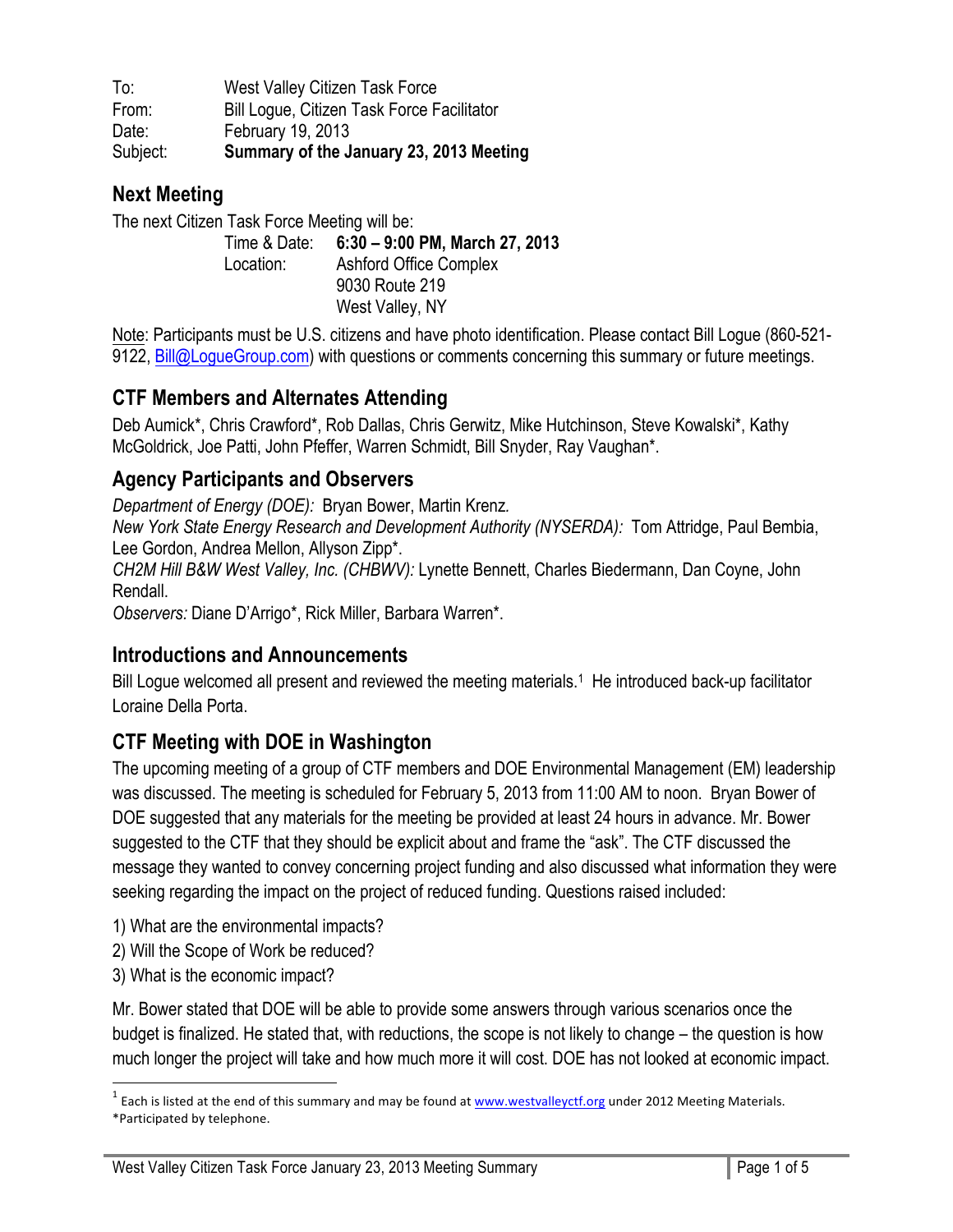A question was raised by the CTF about what the cost is to "de-mobilize" work as a result of reductions. The response was that there is a cost associated with it and once DOE gets a budget – they will provide more information. Mr. Bower noted that, generally, budgets are known far enough in advance that work is not mobilized when there is budget uncertainty – so de-mobilization is usually not an issue.

Later in the meeting the group returned to the "ask" of DOE. Several members stated that funding should be at \$75-85 million range and the CTF should be firm on this because it was a premise of the CTF in supporting a phased approach. Others noted that budget cuts should be equitable – WVDP was the only project to receive a 25% cut. The CTF agreed that this point needs to be made to DOE in Washington.

Mr. Bower explained that DOE can maintain "min-safe" with reduced funding but at the expense of not completing clean up work. Mr. Coyne explained that DOE had asked CH2MHill B&W to look at three scenarios for performing work at a lower funding level. Each scenario presented had no environmental impact. Mr. Logue will work with Mr. Gerwitz and Mr. Pfeffer to help shape the material that will be brought to Washington, DC. Mr. Pfeffer will take the lead in drafting and Mr. Logue will provide the background material. The group agreed that the letter and the graphic previously created were good.

The CTF group traveling to Washington is trying to schedule a meeting with the congressional delegation to discuss the impact of recent and potential future funding cuts at the WVDP. This effort is being coordinated through Congressman Reed's office.

# **ECA/ECOS Meeting Update**

A conference was held in New Orleans in December 2012 of the Energy Communities Alliance and Environmental Council of the States. John Pfeffer attended on behalf of the Town of Ashford and reported that two major topics were discussed: 1) Tanks leaking at Hanford and 2) Everyone is looking for funding. Mr. Bower and Mr. Bembia also attended the conference. They agreed it was a good meeting and an opportunity for "peer exchange". Participants were able to see DOE online planning tools. Mr. Bower stated the current planning tool only has a certain number of options for WVDP and DOE is in the process of adding another scenario (a \$60 million budget scenario will be added). Mr. Bower advised the CTF that if they wanted to see additional scenarios added to the planning tool to let him know.

Mr. Bower noted that there is limited funding and any increase for WVDP means a decrease for another site. It was suggested that the Full Cost Accounting Study is a source of information on future costs. Mr. Bembia stated that a theme at the conference was funding is an issue at all sites and DOE's message about funding has not been hopeful. At some sites, DOE may request that compliance agreements be renegotiated if they are unable to meet their obligations. Mr. Bembia stated it was good that a CTF delegation was meeting with DOE EM leadership. Mr. Pfeffer concurred, and stated there is limited funding and no expectation that funding will increase at bigger sites.

Another topic at the conference was the Blue Ribbon Commission on America's Nuclear Future. There is a lot of interest in addressing the issue of a permanent repository for high-level waste (HLW). Several communities are exploring hosting interim storage sites (Carlsbad, NM and the state of Idaho). In addition, the DOE Energy Parks initiative was a conference topic.

## **Phase I Studies Update**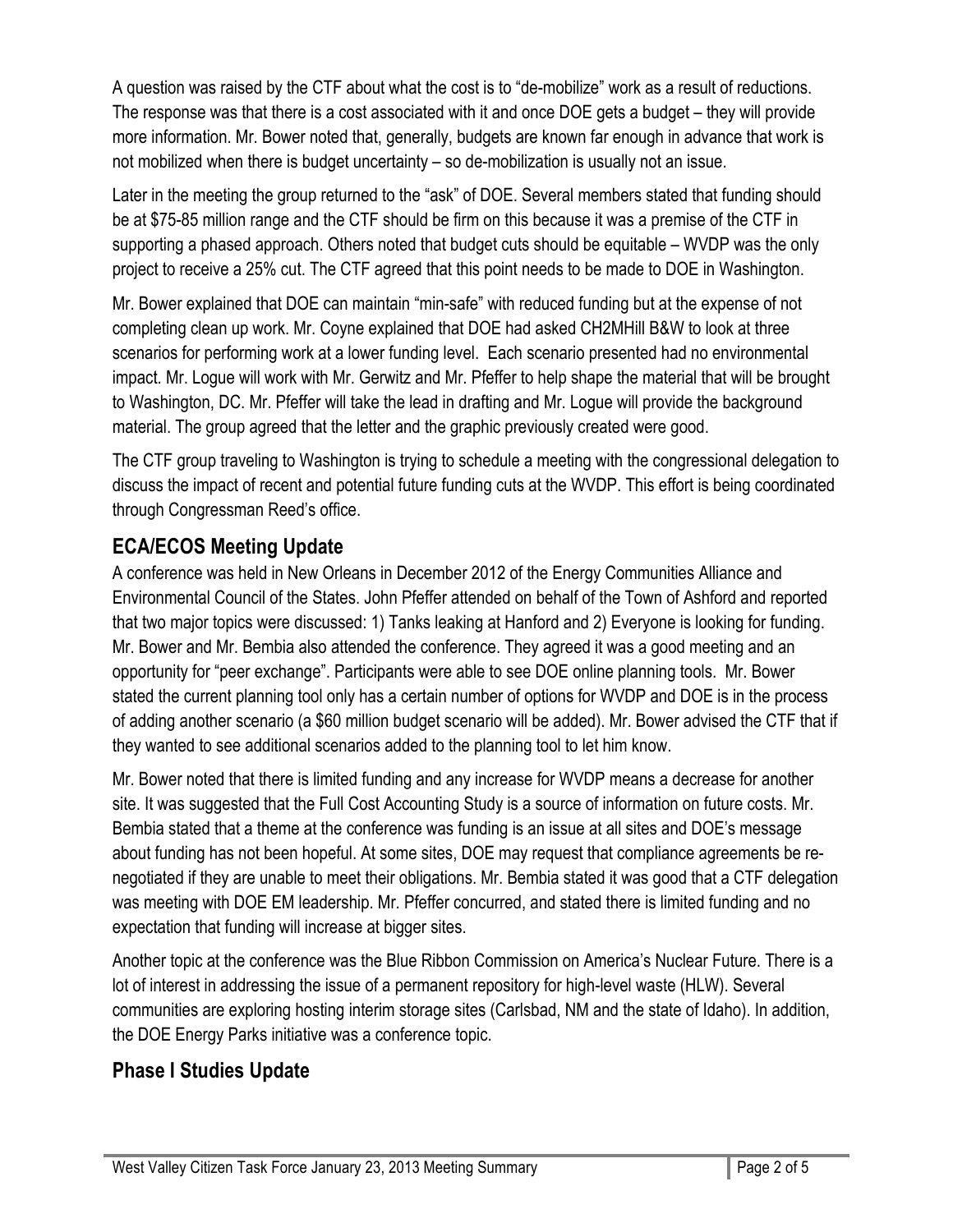Lee Gordon from NYSERDA reported that the Quarterly Public Meeting (QPM) would be held on February 27, 2013. He provided an update on the Phase I Studies process.

**Erosion Working Group**. Mr. Gordon noted that the Independent Scientific Panel (ISP) review was complete. He elaborated that the Erosion Working Group (EWG) began a year ago and in July 2012, recommendations for Phase I Studies were submitted (see slides). He further noted that on September 13, 2012, stakeholders and regulators provided input and on January 12, 2013, the ISP review of EWG recommendations was submitted. DOE and NYSERDA will evaluate the ISP's review as well as stakeholder and regulator input of the EWG recommendations and make decisions about the path forward. Information can be found on the Phase 1 Studies website<sup>∗</sup> and will be a topic at the February 27th QPM.

Mr. Gordon reported that the **Engineered Barriers Working Group** kicked off in July 2012 and was finalizing their recommendations. He further reported that the **Exhumation Working Group** had kicked off its work on October 3, 2012 and was continuing to work on its recommendations.

Mr. Gordon gave an overview of the Phase 1 Studies website. The site provides study area updates and also has an "auto update" feature where people can register to receive notice of changes. The site also contains stakeholder comments and responses, public meeting materials and project background documents.

## **Project Update**

Dan Coyne of CHBWV gave a project update (see slides).

**Safety.** Mr. Coyne stated CHBWV has worked 514 days without a lost-time work accident or illness. Including work prior to CHBWV's contract, there have been more than 4.8 million hours without a lost-time work accident or illness. He also provided an overview of the annual two-day safety training provided for 105 employees.

**Milestone 1.** Mr. Coyne reviewed Milestone 1 accomplishments. He stated work continues on the HLW Canister Project to move the canisters from the Main Plant Process Building (MPPB). The HLW storage system is at 50% design review. In response to a question, Mr. Coyne stated that once results are available, CHBWV could present to the CTF. CTF members asked if consideration had been given to the visual appearance of the storage system. He responded that the snow fence would not look nice but they were considering security requirements and asked the CTF to inform CHBWV if there was something the community wanted to see done on the site. He stated CHBWV was open to talking about creative ideas that could be implemented without "breaking the bank". Mr. Bower added that DOE did not ask the contractor to make it aesthetically pleasing – so if the CTF wants something done – it should bring it to DOE and DOE will in turn approach the contractor. CTF member stated that with regard to aesthetics, it is often dependent on how long something will be in place at the site. If something will be on-site for six months that might be OK – but if it will be there for 50 years, aesthetics become important. It was noted that the CTF relies on the contractor for information about how long things will remain on site. It was agreed that it would be good to use the March meeting for an in-depth discussion of fences, berms, etc.

Waste removal activities continued in the Equipment Decontamination Room and Chemical Process Cell.

<sup>&</sup>lt;u> Andrew Maria (1989)</u> <sup>∗</sup> www.westvalleyphaseonestudies.org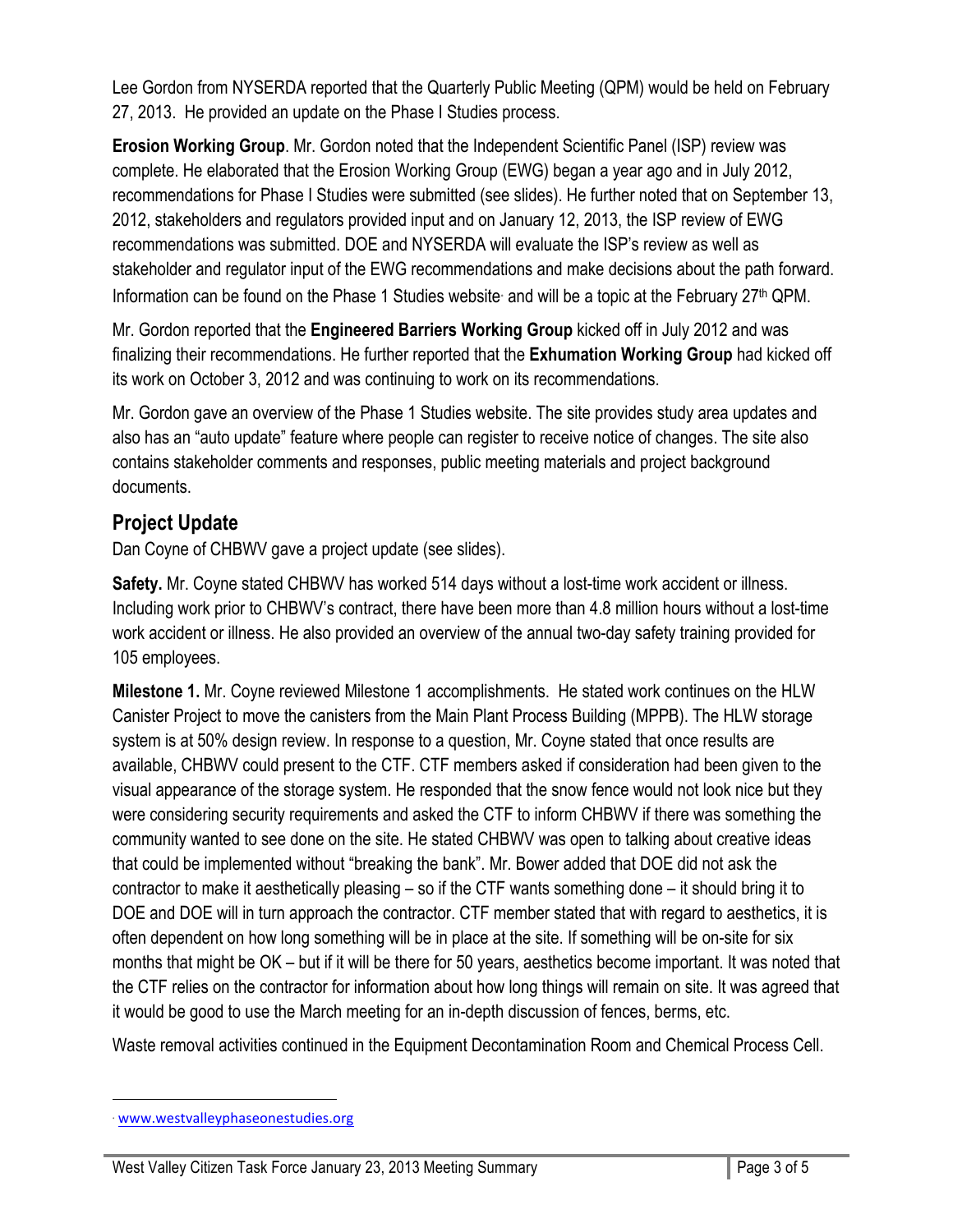**Milestones 2 & 3.** Mr. Coyne provided an overview of Milestone 2 & 3 accomplishments (see slides). For planned legacy waste shipment: Low-level Waste (LLW) is 34% complete, mixed LLW 25% complete, industrial and hazardous waste 100% complete. A variety of other work continues in completing continues in completing the processing of the 3C-2 Dissolver, planning for the processing of the 3C-1 Dissolver, sampling and processing of LLW, and evaluating disposal paths for waste containers.

Preparations continue for demolition of the MPPB and Vitrification Facility including removal of piping, ceilings grids, lighting and isolation of utility lines. He gave the status of the demolition process of the 01-14 building where they are presently completing Stage 1 of the work at the northwest corner of the 01-14 building. He also noted how 01-14 will look once Stage 2 of the demolition is completed around the end of April 2013. He concluded review of the milestones by noting the work on the balance of site facilities.

Mr. Coyne gave an overview of regulatory compliance. NYSDEC approved the RCRA closure of the Hazardous Waste Storage Lockers in November 2012. A solar powered sampler is being designed for the NDA runoff diversion channel. There were no reportable spills for the past quarter and Petroleum Spill Report was submitted to NYSDEC on January 3, 2013. A Regulatory Roundtable was held on November 15, 2012. Mr. Coyne further noted that CHBWV continues to conduct ambient air monitoring in support of the 01-14 demolition.

Mr. Coyne discussed the CHBWV contract. He explained that it is a performance-based contract that is incentivized for safe and effective completion of the four major milestones. Mr. Coyne further explained that DOE provides oversight of CHBWV's work, but the actual execution strategy for the work is determined by CHBWV. DOE does not tell them how to do the work.

A CTF member asked about funding reduction, specifically, how those decisions are made and by whom. Mr. Bower explained the contracting strategy. He stated that DOE tries to determine how long something will take and then decides how long the contract can be extended. Mr. Bower continued that sometimes, the decision can be made to "peel off" a piece of work. He explained that if the contract scope is reduced, DOE would consider what scope could be reduced from the contract and how that scope could ultimately be completed. He said, for example, that DOE might look for scope that could be done by a small business. He stated decisions are based on what ultimately provides the highest value to the taxpayer based upon the funding profile.

### **Results from Annual Survey**

Mr. Logue distributed the draft annual summary of accomplishments. He explained that in prior years, a different kind of chart had been utilized but due to the late arrival of some surveys, he improvised and the revised version will be sent to the CTF. He pointed out that answers have been pretty consistent from yearto-year. There continues to be frustration with respect to constituent outreach. He suggested that part of the next meeting be devoted to addressing that issue. Mr. Bower and Mr. Bembia are available to present to groups on request. The idea of creating a "dashboard" was raised again.

The survey indicates a desire for better coordination with regulatory agencies. He noted that the feedback for him as the facilitator indicated they could use more assistance in dealing with "difficult issues". Mr. Logue stated he would welcome any input from the group and encouraged the CTF and others to provide him with feedback in "real time" (during a break, after or between a meeting).